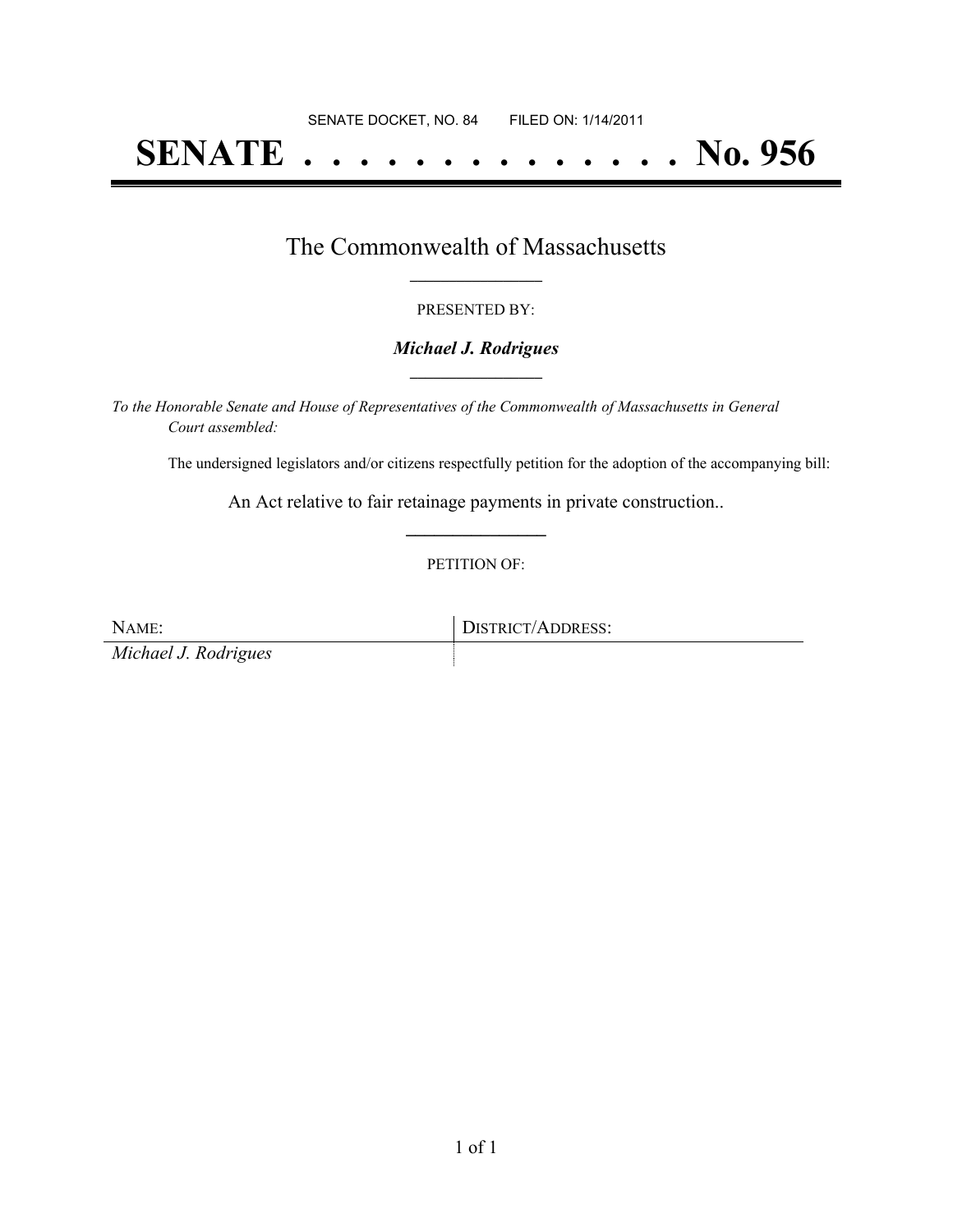# SENATE DOCKET, NO. 84 FILED ON: 1/14/2011 **SENATE . . . . . . . . . . . . . . No. 956**

By Mr. Rodrigues, a petition (accompanied by bill, Senate, No. 956) of Michael J. Rodrigues for legislation relative to fair retainage payments in private construction. Labor and Workforce Development.

## The Commonwealth of Massachusetts

**\_\_\_\_\_\_\_\_\_\_\_\_\_\_\_ In the Year Two Thousand Eleven \_\_\_\_\_\_\_\_\_\_\_\_\_\_\_**

An Act relative to fair retainage payments in private construction..

Be it enacted by the Senate and House of Representatives in General Court assembled, and by the authority *of the same, as follows:*

| $\mathbf{1}$   | SECTION 1. Chapter 149 of the General Laws is hereby amended by inserting after                   |
|----------------|---------------------------------------------------------------------------------------------------|
| $\overline{2}$ | section 29E the following section:                                                                |
| 3              | Section 29F: (a) As used in this section the following word(s) shall have the following           |
| 4              | meanings, unless the context clearly requires otherwise:                                          |
| 5              | "Contract for construction", a contract for which a lien may be established under sections        |
| 6              | 2 or 4 of chapter 254 on a project for which the person whose contract with the project owner has |
| 7              | an original contract price of \$3,000,000 or more; provided, however, this shall not include      |
| 8              | projects containing or designed to contain at least 1 but not more than 4 dwelling units.         |
| 9              | "Claim", an allegation that the party seeking payment of retainage breached its contract          |
| 10             | for construction for the project.                                                                 |
| 11             | "Incomplete or defective work", items required for full performance of the contract for           |
| 12             | construction which remain to be performed or which have been performed but require repair or      |
|                | $1$ of $3$                                                                                        |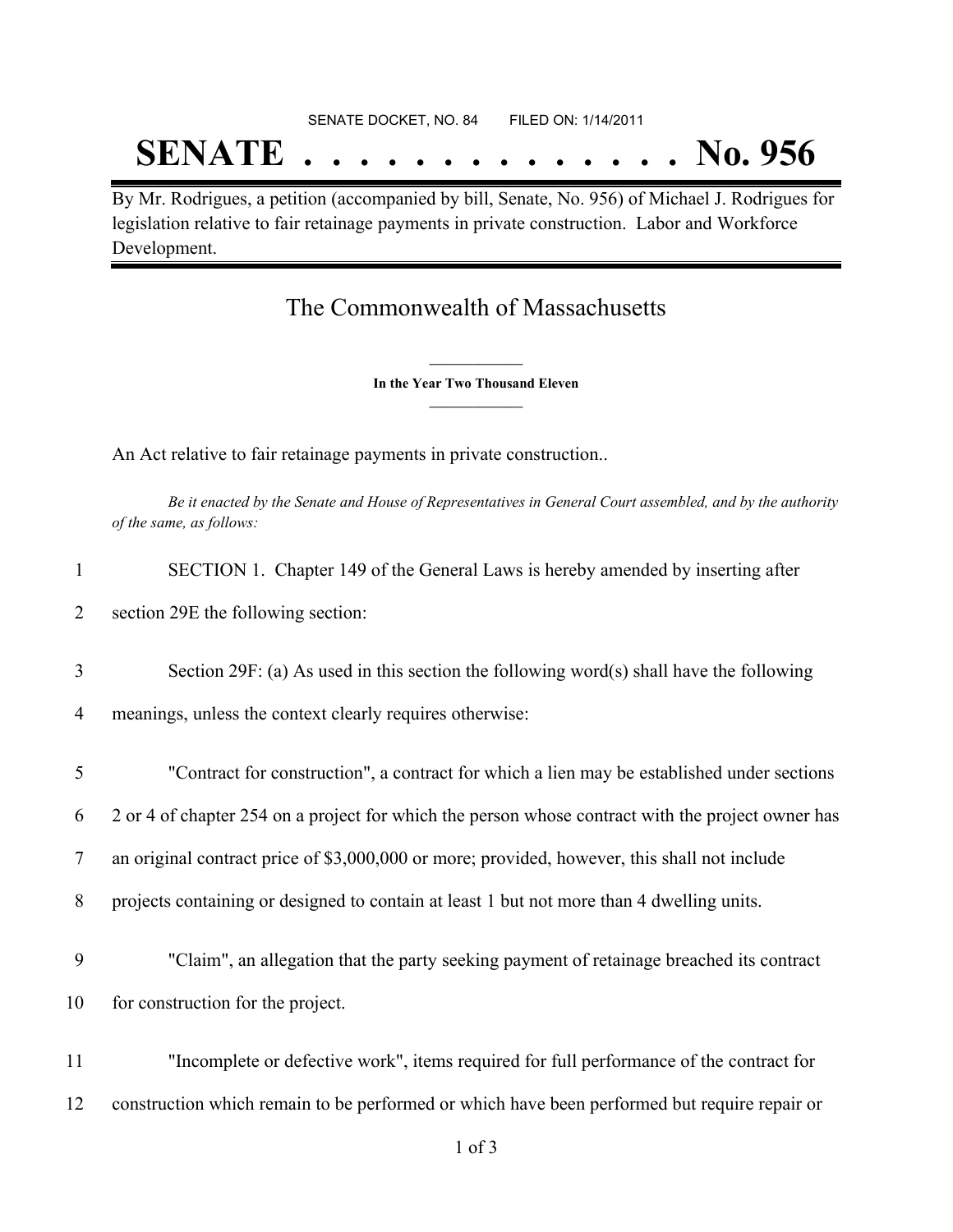replacement. Incomplete or defective work shall not include items to be repaired or replaced pursuant to a warranty or guarantee.

| 15 | "Retainage", a portion of a payment due pursuant to a contract for construction that is            |
|----|----------------------------------------------------------------------------------------------------|
| 16 | withheld to ensure full performance of such contract for construction.                             |
| 17 | "Substantial completion", the stage in the progress of the project when the work required          |
| 18 | by the contract for construction with the project owner is sufficiently complete in accordance     |
| 19 | with the contract for construction so that the project owner can occupy or utilize such work for   |
| 20 | its intended use. Substantial completion may apply to the entire project, or a phase of the entire |
| 21 | project if the contract for construction with the project owner provides for phased completion.    |
| 22 | (b) Every contract for construction which provides for retainage shall also provide that           |
| 23 | retainage shall not exceed 5% of each progress payment.                                            |
| 24 | (c) Every contract for construction which provides for retainage shall provide a                   |
| 25 | reasonable time period within which all retainage shall be paid. Except as provided in paragraph   |
| 26 | (d) and (e) of this section, and subject to subsection (e) of section 29E of chapter 149, the time |
| 27 | period for payment of all retainage shall not exceed 30 days after substantial completion;         |
| 28 | provided, however, that the time period for payment of retainage by the person at each tier of     |
| 29 | contract below the owner of the project may be extended by 7 days more than the time period        |
| 30 | applicable to the person at the tier of contract above such person.                                |
| 31 | (d) Any amount withheld from the payment of retainage for incomplete or defective                  |
| 32 | work items shall not exceed the estimated cost to complete or correct the items under the contract |
| 33 | for construction, and shall be pursuant to a writing which describes the incomplete or defective   |
| 34 | work items and the value attributable to each item, and which is certified as made in good faith.  |

of 3